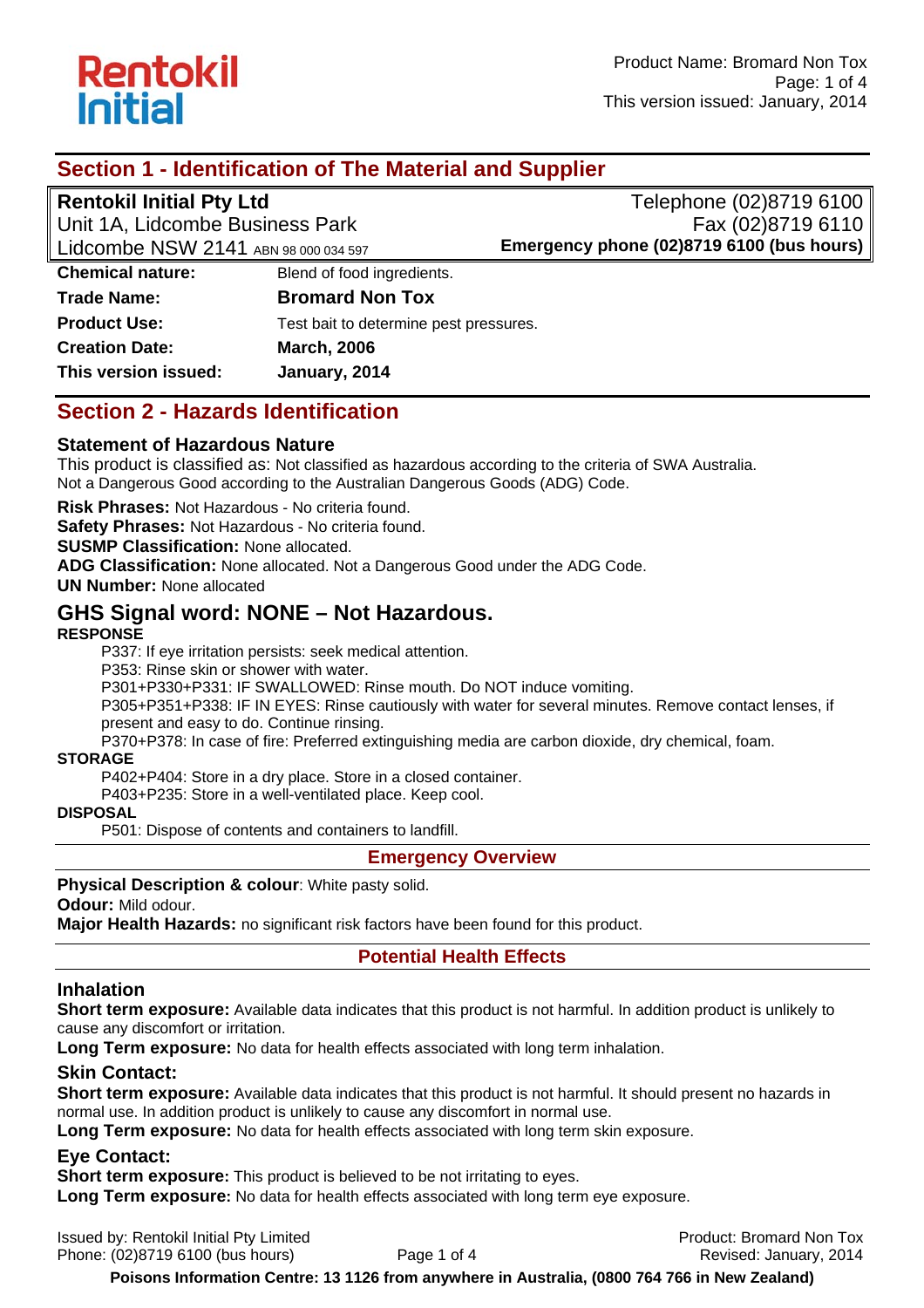#### **Ingestion:**

**Short term exposure:** Significant oral exposure is considered to be unlikely. This product is unlikely to cause any irritation problems in the short or long term.

**Long Term exposure:** No data for health effects associated with long term ingestion.

#### **Carcinogen Status:**

**SWA:** No significant ingredient is classified as carcinogenic by SWA.

**NTP:** No significant ingredient is classified as carcinogenic by NTP.

**IARC:** No significant ingredient is classified as carcinogenic by IARC.

### **Section 3 - Composition/Information on Ingredients**

| <b>Ingredients</b>        | <b>CAS No</b> | Conc.% | TWA $(mg/m^3)$ STEL $(mg/m^3)$ |         |
|---------------------------|---------------|--------|--------------------------------|---------|
| Non hazardous ingredients |               | 100    | not set                        | not set |

This is a commercial product whose exact ratio of components may vary slightly. Minor quantities of other non hazardous ingredients are also possible.

The TWA exposure value is the average airborne concentration of a particular substance when calculated over a normal 8 hour working day for a 5 day working week. The STEL (Short Term Exposure Limit) is an exposure value that may be equalled (but should not be exceeded) for no longer than 15 minutes and should not be repeated more than 4 times per day. There should be at least 60 minutes between successive exposures at the STEL. The term "peak "is used when the TWA limit, because of the rapid action of the substance, should never be exceeded, even briefly.

### **Section 4 - First Aid Measures**

#### **General Information:**

You should call The Poisons Information Centre if you feel that you may have been poisoned, burned or irritated by this product. The number is 13 1126 from anywhere in Australia (0800 764 766 in New Zealand) and is available at all times. Have this SDS with you when you call.

**Contact or Poisoning:** From the available evidence, this product would appear to offer no significant health hazard by any exposure route. Consequently, First Aid is not generally required. If in doubt, contact a Poisons Information Centre or a doctor.

# **Section 5 - Fire Fighting Measures**

**Fire and Explosion Hazards**: There is no risk of an explosion from this product under normal circumstances if it is involved in a fire. Violent steam generation or eruption may occur upon application of direct water stream on hot liquids.

Fire decomposition products from this product may be toxic if inhaled. Take appropriate protective measures. **Extinguishing Media:** Preferred extinguishing media are carbon dioxide, dry chemical, foam, water fog.

Fire Fighting: If a significant quantity of this product is involved in a fire, call the fire brigade.

| <b>Flash point:</b>              | Not flammable. |
|----------------------------------|----------------|
| <b>Upper Flammability Limit:</b> | No data.       |
| <b>Lower Flammability Limit:</b> | No data.       |
| <b>Autoignition temperature:</b> | No data.       |
| <b>Flammability Class:</b>       | No data.       |
|                                  |                |

## **Section 6 - Accidental Release Measures**

**Accidental release:** Minor spills do not normally need any special cleanup measures. In the event of a major spill, prevent spillage from entering drains or water courses. As a minimum, wear overalls, goggles and gloves. Suitable materials for protective clothing include cotton, rubber. If there is a significant chance that vapours or mists are likely to build up in the cleanup area, we recommend that you use a respirator. Usually, no respirator is necessary when using this product. However, if you have any doubts consult the Australian Standard mentioned below (section 8). Stop leak if safe to do so, and contain spill. Absorb onto sand, vermiculite or other suitable absorbent material. If spill is too large or if absorbent material is not available, try to create a dike to stop material spreading or going into drains or waterways. Sweep up and shovel or collect recoverable product into labelled containers for recycling or salvage, and dispose of promptly. Can be slippery on floors, especially when wet. Recycle containers wherever possible after careful cleaning. After spills, wash area preventing runoff from entering drains. If a significant quantity of material enters drains, advise emergency services. This material may be suitable for approved landfill. Ensure legality of disposal by consulting regulations prior to disposal. Thoroughly launder protective clothing before storage or re-use. Advise laundry of nature of contamination when sending contaminated clothing to laundry.

Issued by: Rentokil Initial Pty Limited Product: Bromard Non Tox Phone: (02)8719 6100 (bus hours) Page 2 of 4 Revised: January, 2014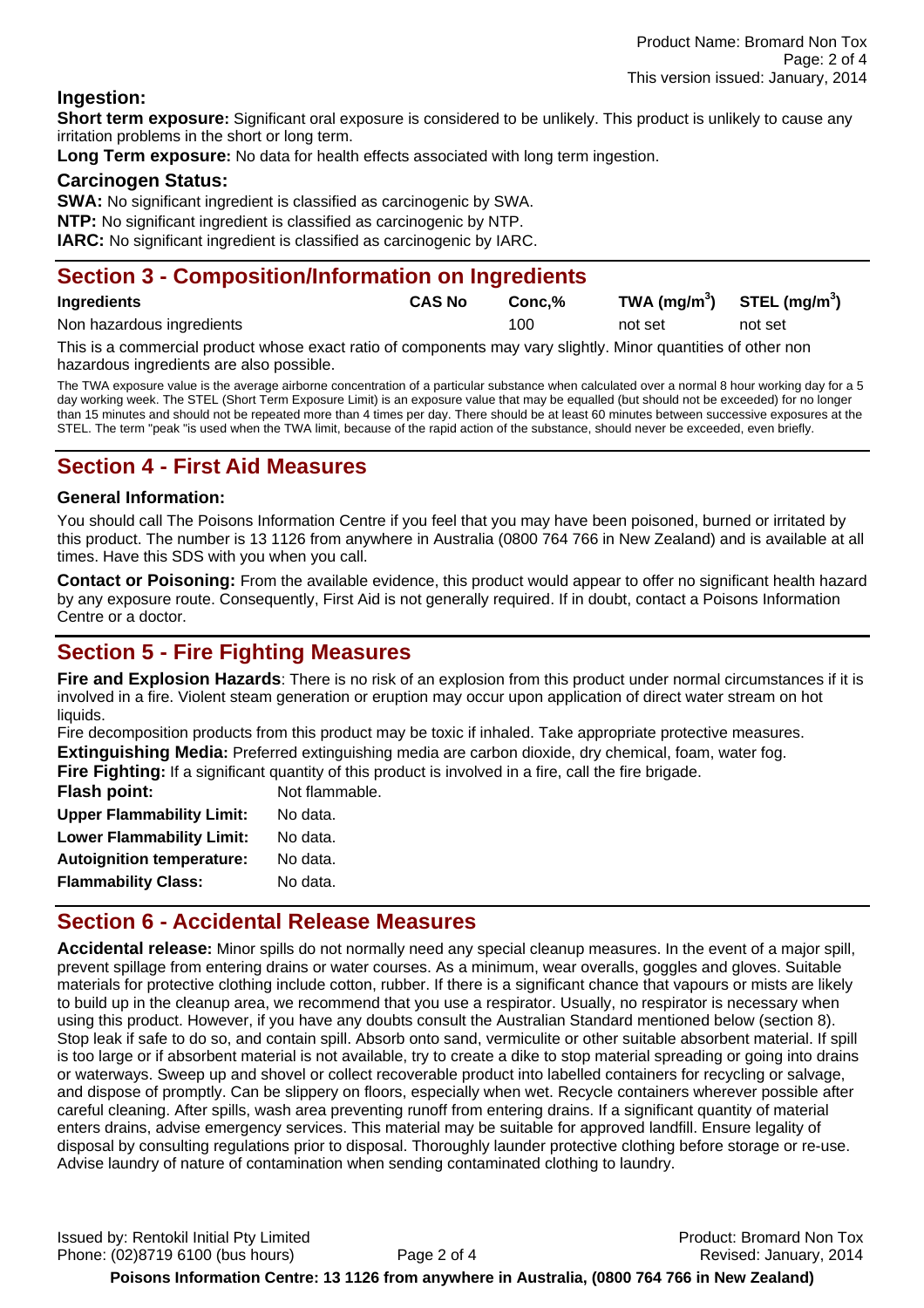# **Section 7 - Handling and Storage**

**Handling:** Keep exposure to this product to a minimum, and minimise the quantities kept in work areas. Check Section 8 of this SDS for details of personal protective measures, and make sure that those measures are followed. The measures detailed below under "Storage" should be followed during handling in order to minimise risks to persons using the product in the workplace. Also, avoid contact or contamination of product with incompatible materials listed in Section 10.

**Storage:** Make sure that the product does not come into contact with substances listed under "Incompatibilities" in Section 10. Check packaging - there may be further storage instructions on the label.

## **Section 8 - Exposure Controls and Personal Protection**

The following Australian Standards will provide general advice regarding safety clothing and equipment:

Respiratory equipment: **AS/NZS 1715**, Protective Gloves: **AS 2161**, Occupational Protective Clothing: AS/NZS 4501 set 2008, Industrial Eye Protection: **AS1336** and **AS/NZS 1337**, Occupational Protective Footwear: **AS/NZS2210**.

#### **SWA Exposure Limits TWA (mg/m<sup>3</sup>**

**) STEL (mg/m<sup>3</sup> )** 

Exposure limits have not been established by SWA for this product.

No special equipment is usually needed when occasionally handling small quantities. The following instructions are for bulk handling or where regular exposure in an occupational setting occurs without proper containment systems. **Ventilation:** No special ventilation requirements are normally necessary for this product. However make sure that the work environment remains clean and that vapours and mists are minimised.

**Eye Protection:** Eye protection is not normally necessary when this product is being used. However, if in doubt, wear suitable protective glasses or goggles.

**Skin Protection:** The information at hand indicates that this product is not harmful and that normally no special skin protection is necessary. However, we suggest that you routinely avoid contact with all chemical products and that you wear suitable gloves (preferably elbow-length) when skin contact is likely.

**Protective Material Types:** We suggest that protective clothing be made from the following materials: cotton, rubber, PVC.

**Respirator:** Usually, no respirator is necessary when using this product. However, if you have any doubts consult the Australian Standard mentioned above.

## **Section 9 - Physical and Chemical Properties:**

| <b>Physical Description &amp; colour:</b> | White pasty solid.                                    |
|-------------------------------------------|-------------------------------------------------------|
| Odour:                                    | Mild odour.                                           |
| <b>Boiling Point:</b>                     | Not available.                                        |
| <b>Freezing/Melting Point:</b>            | No data. Expected to melt in a range above about 50°C |
| <b>Volatiles:</b>                         | No data.                                              |
| <b>Vapour Pressure:</b>                   | No data.                                              |
| <b>Vapour Density:</b>                    | No data.                                              |
| <b>Specific Gravity:</b>                  | No data.                                              |
| <b>Water Solubility:</b>                  | Insoluble.                                            |
| pH:                                       | No data.                                              |
| <b>Volatility:</b>                        | No data.                                              |
| <b>Odour Threshold:</b>                   | No data.                                              |
| <b>Evaporation Rate:</b>                  | No data.                                              |
| <b>Coeff Oil/water distribution:</b>      | No data                                               |
| <b>Autoignition temp:</b>                 | No data.                                              |

# **Section 10 - Stability and Reactivity**

**Reactivity**: This product is unlikely to react or decompose under normal storage conditions. However, if you have any doubts, contact the supplier for advice on shelf life properties.

**Conditions to Avoid:** None known.

**Incompatibilities:** strong acids, strong bases, strong oxidising agents.

**Fire Decomposition:** No specific data. Based on composition of proteins and fats, the following might be expected: Carbon dioxide, and if combustion is incomplete, carbon monoxide and smoke. Nitrogen and its compounds, and under some circumstances, oxides of nitrogen. Oxides of sulfur (sulfur dioxide is a respiratory hazard) and other sulfur compounds. Water. Water. Carbon monoxide poisoning produces headache, weakness, nausea, dizziness, confusion, dimness of vision, disturbance of judgment, and unconsciousness followed by coma and death. **Polymerisation:** This product will not undergo polymerisation reactions.

Issued by: Rentokil Initial Pty Limited **Product: Bromard Non Tox Product: Bromard Non Tox** Phone: (02)8719 6100 (bus hours) Page 3 of 4 Revised: January, 2014